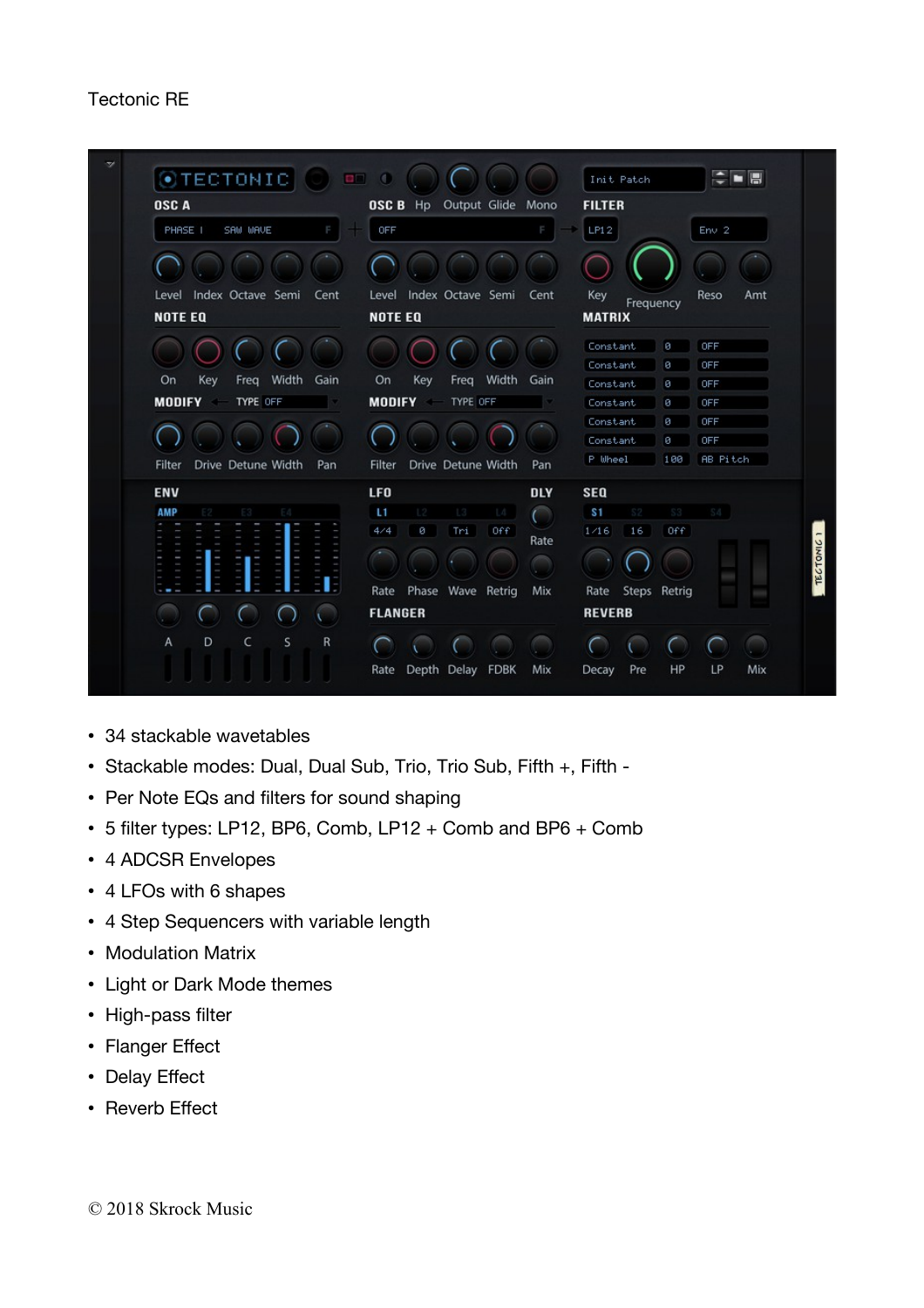Tectonic RE

The Sequencers:

Tectonic has four (4) sequencers built in. The patterns are predefined and locked in place. Each sequencer can be range limited from 1 to 16 steps.